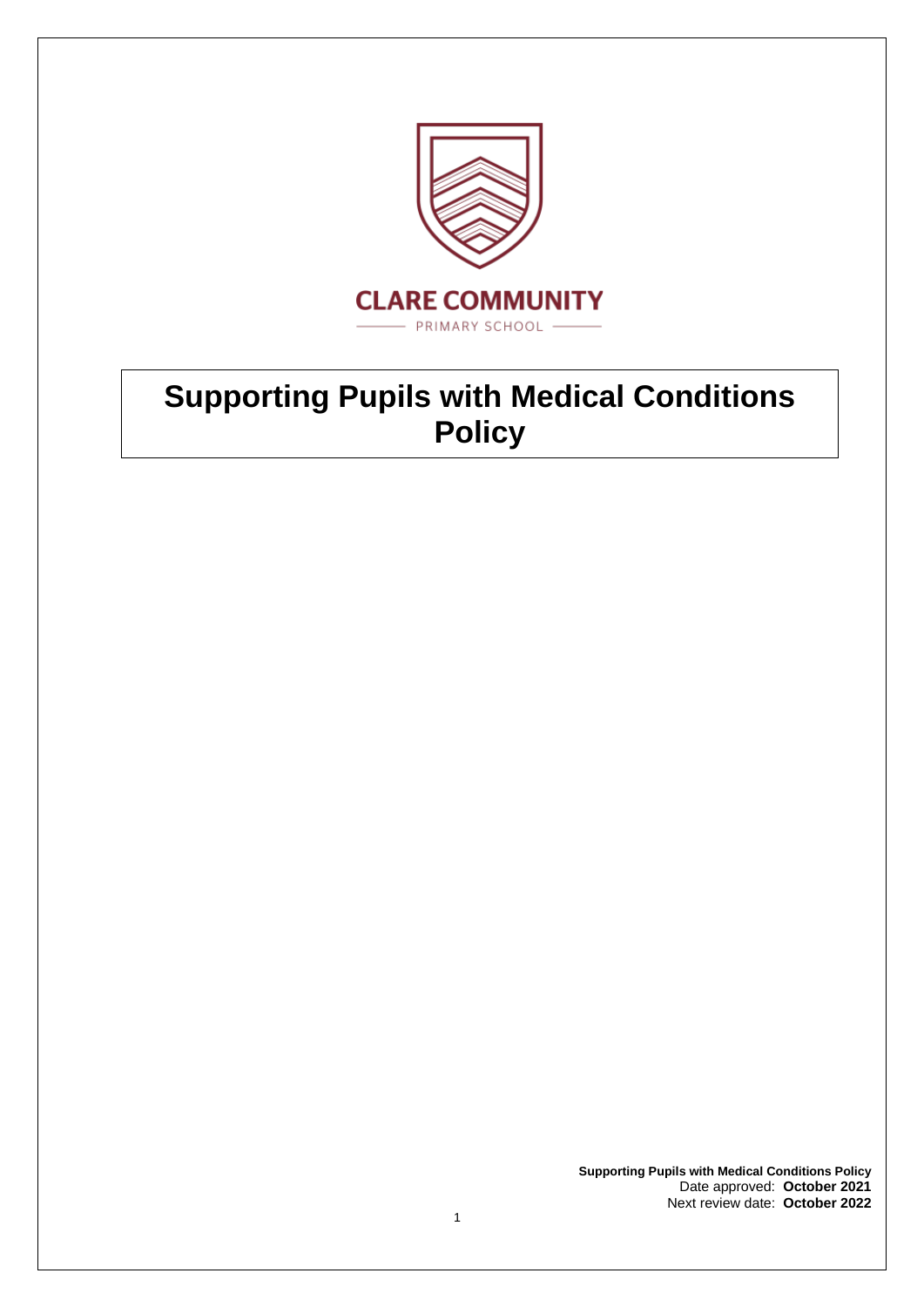#### **1. Aim**

The Children and Families Act 2014, from September 2014, places a duty on schools to make arrangements for supporting students at their school with medical conditions. The document states that '**Students with medical conditions should be properly supported so that they have full access to education, including trips and physical education.'** Any arrangements put into place will be in line with the requirements of the Equality Act 2010. Because school staff have a common law duty to act in loco parentis this policy makes clear what actions will be taken on a routine basis or in an emergency, both on and off the school premises.

## **2. Purpose**

To allow students with medical conditions to be involved in normal school activities with minimal absence in a secure, safe and caring environment. Supporting a child with a medical condition during school hours is not the sole responsibility of one person but involves partnership working between parents, school staff and healthcare professionals. This document will give clear guidelines to members of staff and others in the school on the procedures to be adopted when providing medical assistance to a student. Working in partnership with parents and medical professionals is encouraged to enable children to cope with, and overcome, their difficulties and any embarrassment in dealing with their condition.

## **3. Procedures following Notification of a Medical Condition**

- A meeting with parents and the child will be arranged before the child starts school or, if this is not practical, within two weeks of them starting.
- A Clare Community Primary School Healthcare Plan (Appendix 1) will be completed during the meeting if medication is needed regularly during the school day or if a medical condition may create the need for adaptions to allow the child to access opportunities offered by the school. The Healthcare Plan will include;
	- o The medical conditions, their triggers, signs, symptoms and treatments;
	- $\circ$  The student's resulting needs, including medication, treatments, time, facilities, access to food and drink, diet and environmental requirements;
	- $\circ$  Specific support for educational, social and emotional needs for example the management of absences, exam access arrangements and counselling;
	- $\circ$  The level of support needed, including in emergencies, and how self-managing medication is monitored;
	- $\circ$  Confirmation from a medical professional that appropriate support is in place, including cover arrangements for absent staff;
	- $\circ$  Arrangements for medication to be administered by a member of staff, should this be appropriate;
	- o Procedures for out of school activities;
	- o What procedures to follow in an emergency situation.
- If appropriate the child may be involved in discussions about their medical support needs and will be encouraged to contribute as much as possible to their development.
- The parent/carer will be expected to comply with their child's Healthcare Plan.
- All staff will be informed during a training day or via weekly staff briefing about the child's medical needs. This will be reviewed termly and is also part of the induction process.

#### **4. Staff Responsibilities**

- The person responsible for ensuring that staff are suitably trained to deal with student medical conditions is the Head teacher and The LGB Safeguarding Governor checking training.
- All staff will be made aware of relevant aspects of each student's condition, as agreed with parents and the child.
- The office staff are responsible for ensuring this information is made available to all staff in a confidential manner.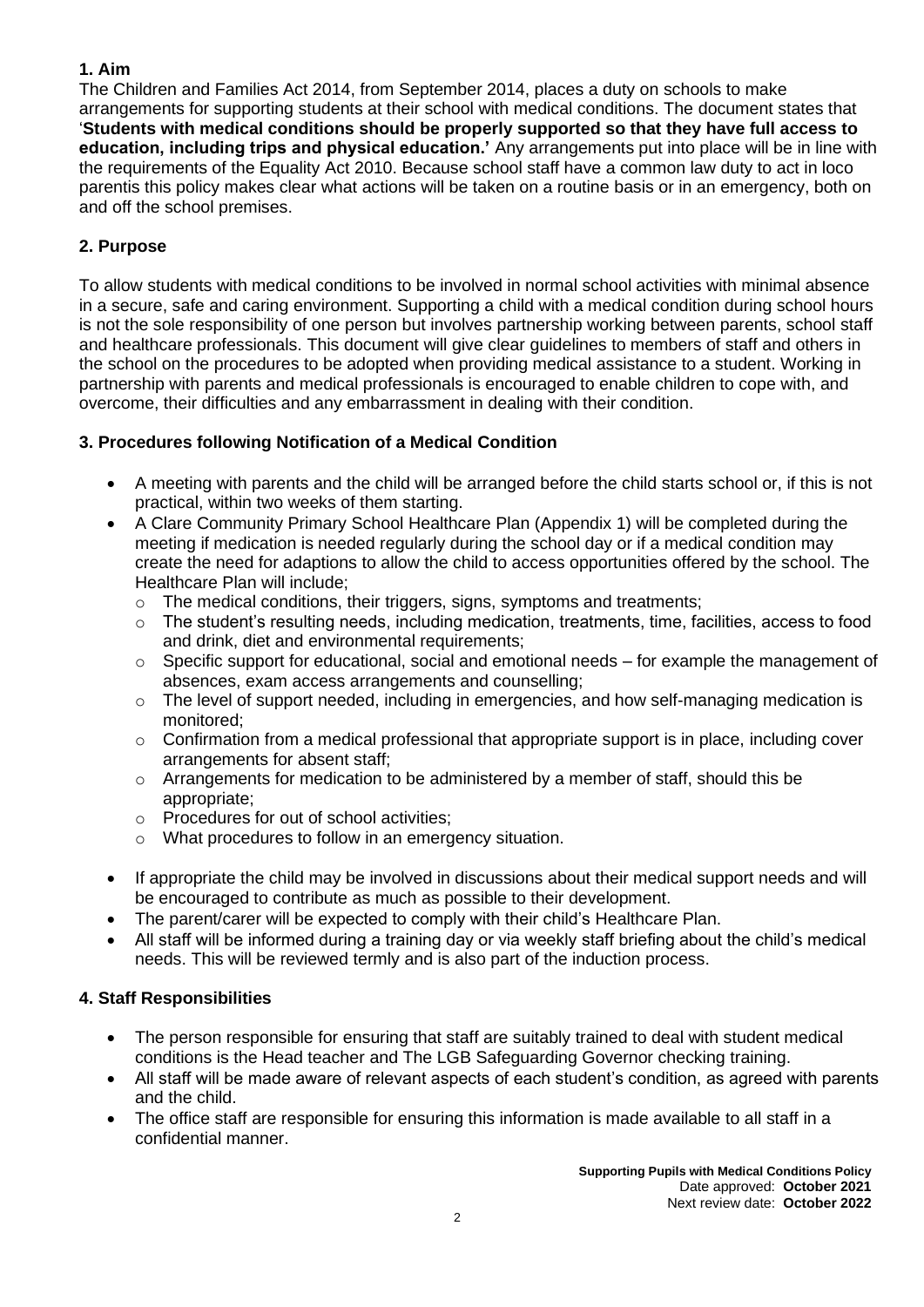- Risk assessments are carried out for all vulnerable children ahead of school visits. The person responsible for ensuring this has been completed for students with a CCPS Healthcare Plan is the Headteacher and the Educational Visits Co-ordinator.
- CCPS Healthcare Plans will be monitored and reviewed on an annual basis, or more frequently if there are planned changes to medication or times where the condition or treatment is inconsistent. The office staff are responsible for ensuring Healthcare Plans are reviewed.
- The Headteacher is responsible for ensuring that all staff are aware of the content of this policy.
- The Local Governing Body is responsible for ensuring that sufficient staff have suitable training and are competent to support children with medical needs.

## **5. Staff Training**

- All staff will be made aware of all students with medical conditions at the start of each academic year. This will be supported by update training on both more common and life-threatening conditions, such as asthma and anaphylaxis.
- Training needs will be identified through the completion of the CCPS Healthcare Plan. Appropriate staff will be identified and training, arranged at the earliest possible opportunity with a recognised agency. Parents will be consulted with regard to the training to ensure that procedures in school match, where possible, those in place out of school.

#### **6. Managing Medicines in School**

- Any prescription medication which is needed by the child during the school day must be in pharmacy packaging and include the child's name and date of birth. The exception is insulin which is often provided in a pen or pump, but must be in date. Parents/carers must have signed to say that the medication can be administered by school staff.
- Any non-prescription medication must be in original packaging and in date. Parents/carers must have signed to say that it can be administered by school staff. All medicines, other than epi-pens and items needing refrigeration, are stored in a locked steel cabinet in the medical room. The exception to this is inhalers. These are located in the child's classroom in a clearly marked location.
- Epi-pens are stored in a cupboard in the medical room in individual plastic containers which are clearly named.
- Students with medical conditions are able to take medication in the privacy of the office. All administered medicines are recorded on an administering medicines record, noting name, time, date, dose and reason given for needing the medication. Parents/carers are then sent a copy of this.
- Students who need daily or frequent medication have dedicated, individual record sheets and a duplicate copy is sent home daily.
- If a child refuses to take medication or carry out a necessary procedure staff will not force them to do so and will then follow the procedure agreed in the Healthcare Plan.
- When no longer required, or out of date, medicines will be returned to the parent/carer for them to arrange for safe disposal. Sharps boxes are always used for the disposal of needles or other sharp items.

#### **7. Emergency Situations**

- All opportunities will be used to train children who to go to in an emergency situation.
- In an emergency situation staff will always act in the best interests of the child. Where possible staff will follow the emergency procedures detailed in the Healthcare Plan.
- Parents/carers will always be informed at the earliest opportunity in an emergency situation.
- If a child needs to be taken to hospital a member of staff will stay with the child until a parent/carer is able to be present.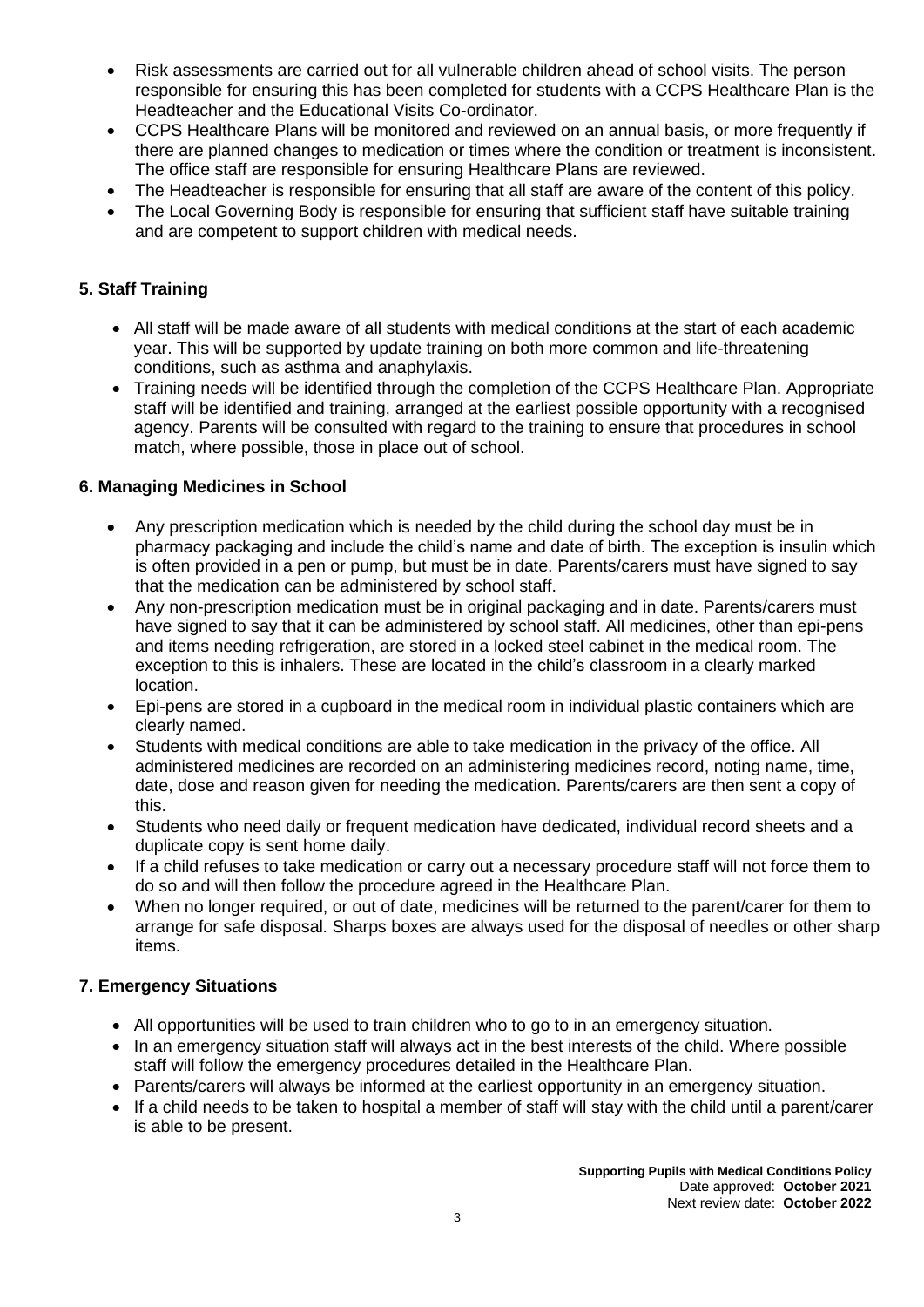• In the case of an emergency where an ambulance is called a member of office staff will print out the child's pupil data collection sheet that includes medical information, medication and allergies.

### **8. Out of School Activities**

Students with medical conditions will be actively supported to participate in school visits, events and sporting activities and will not be prevented from doing so unless this is in direct contravention to their CCPS Healthcare Plan or advice has been provided by a healthcare professional.

- Staff will complete an individual risk assessment for all students with a Healthcare Plan who are going on school visits;
- Parents will be consulted about any concerns regarding students taking part in activities on school visits;
- Any medicines needed by students with medical conditions will become the responsibility of the named First Aider on the visit. The First Aider will be responsible for ensuring that they have had adequate training to be able to effectively support the student with their medication.

#### **9. Home to School Transport**

Home to school transport is the responsibility of the Local Authority and not the school. Parents/carers may find it useful to share a copy of their CCPS Healthcare Plan with the transport company or request that they produce a Transport Healthcare Plan.

#### **10. Unacceptable Practice**

Although school staff should use their discretion and judge each case on its merits with reference to the student's Healthcare Plan it is not generally acceptable practice to:

- Prevent children from accessing inhalers and medication and administering their medication as necessary;
- Assume that every child with the same condition requires the same treatment;
- Send children with medical conditions home frequently, unless it is part of their Healthcare Plan;
- Send an ill child to the Office unaccompanied;
- Prevent students from drinking, eating, taking toilet or other breaks whenever they need to in order to manage their condition effectively;
- Require parents/carers to attend school to administer medication;
- Prevent children from participating in any aspect of school life.

#### **11. Monitoring and review**

The Governing Body will be responsible for monitoring the effectiveness of this policy every three years. Any changes will be made in line with legislation.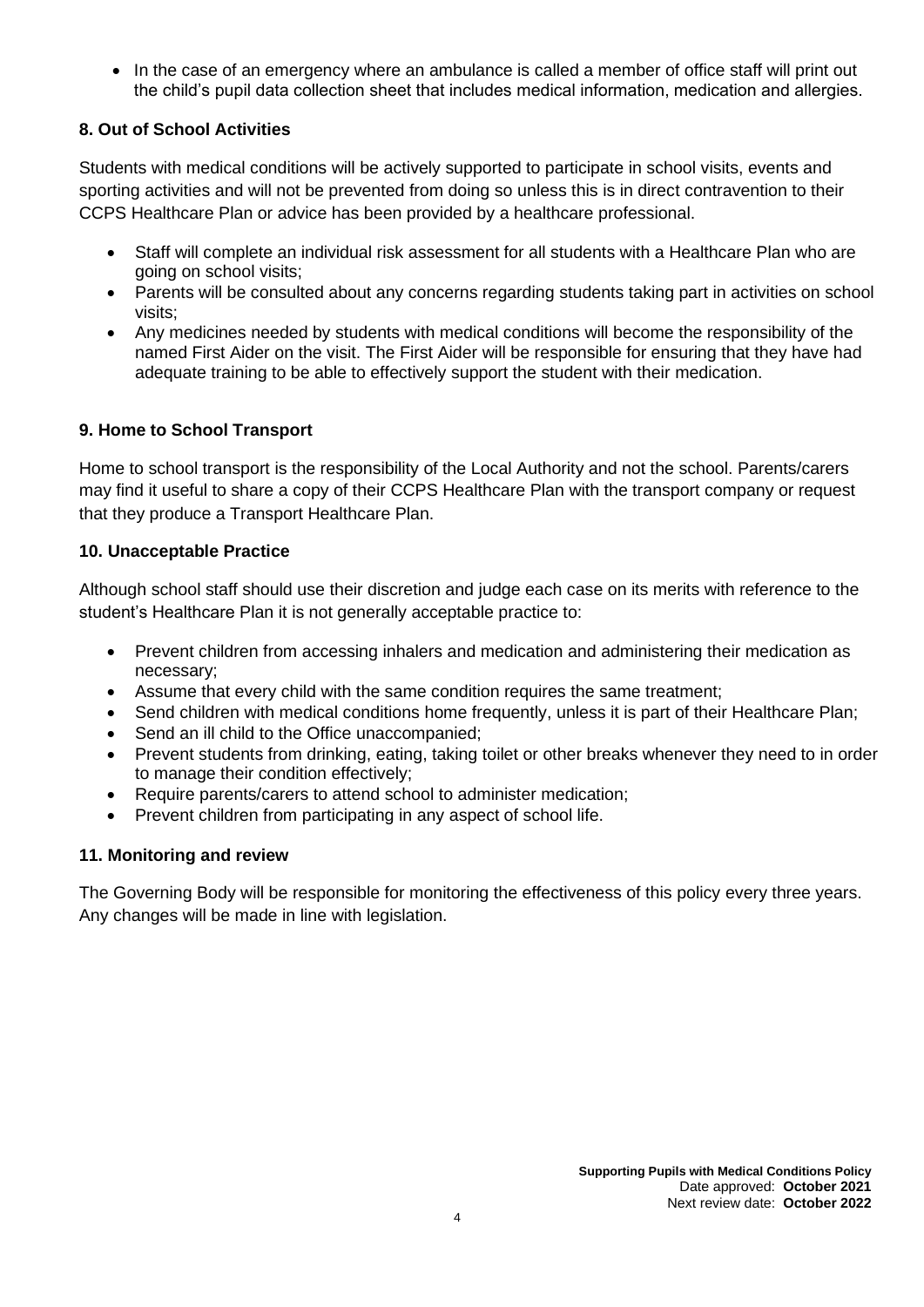| <b>Ratified by Local Governing Body</b> | <b>CCPS LGB</b> |
|-----------------------------------------|-----------------|
| <b>Date</b>                             | 04 OCTOBER 2022 |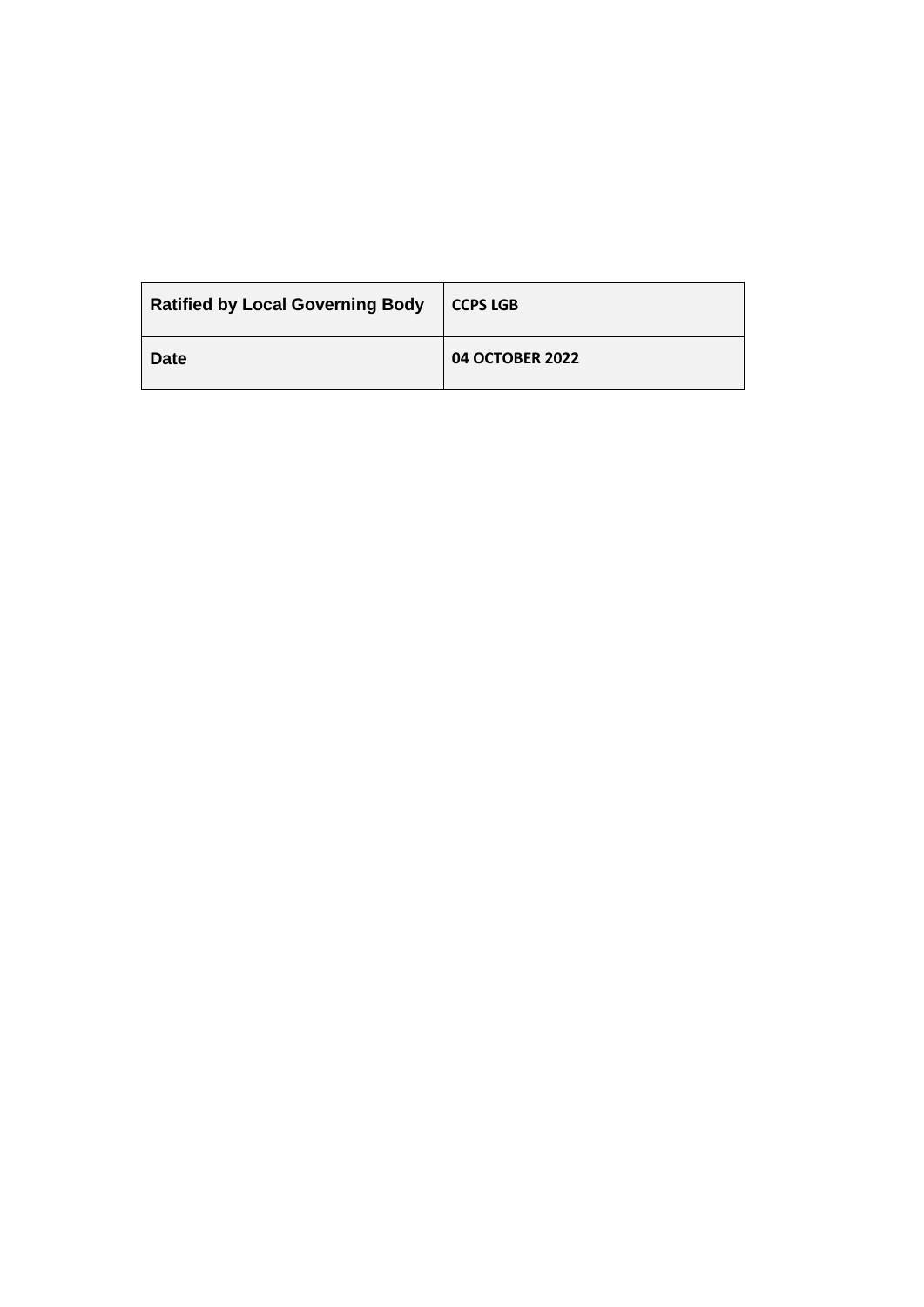## **Appendix 1**

**Clare Community Primary School Health Care Plan**

Name of school/setting

Child's name

Group/class/form

Date of birth

Child's address

Medical diagnosis or condition

Date

Review date

#### **Family Contact Information**

Name

Phone no. (work)

(home)

(mobile)

Name

Relationship to child

Phone no. (work)

(home)

(mobile)

#### **Clinic/Hospital Contact**

Name

Phone no.

| <b>Clare Community Primary School</b> |  |  |
|---------------------------------------|--|--|
|                                       |  |  |
|                                       |  |  |
|                                       |  |  |
|                                       |  |  |
|                                       |  |  |
|                                       |  |  |
|                                       |  |  |

**Supporting Pupils with Medical Conditions Policy** Date approved: **October 2021** Next review date: **October 2022**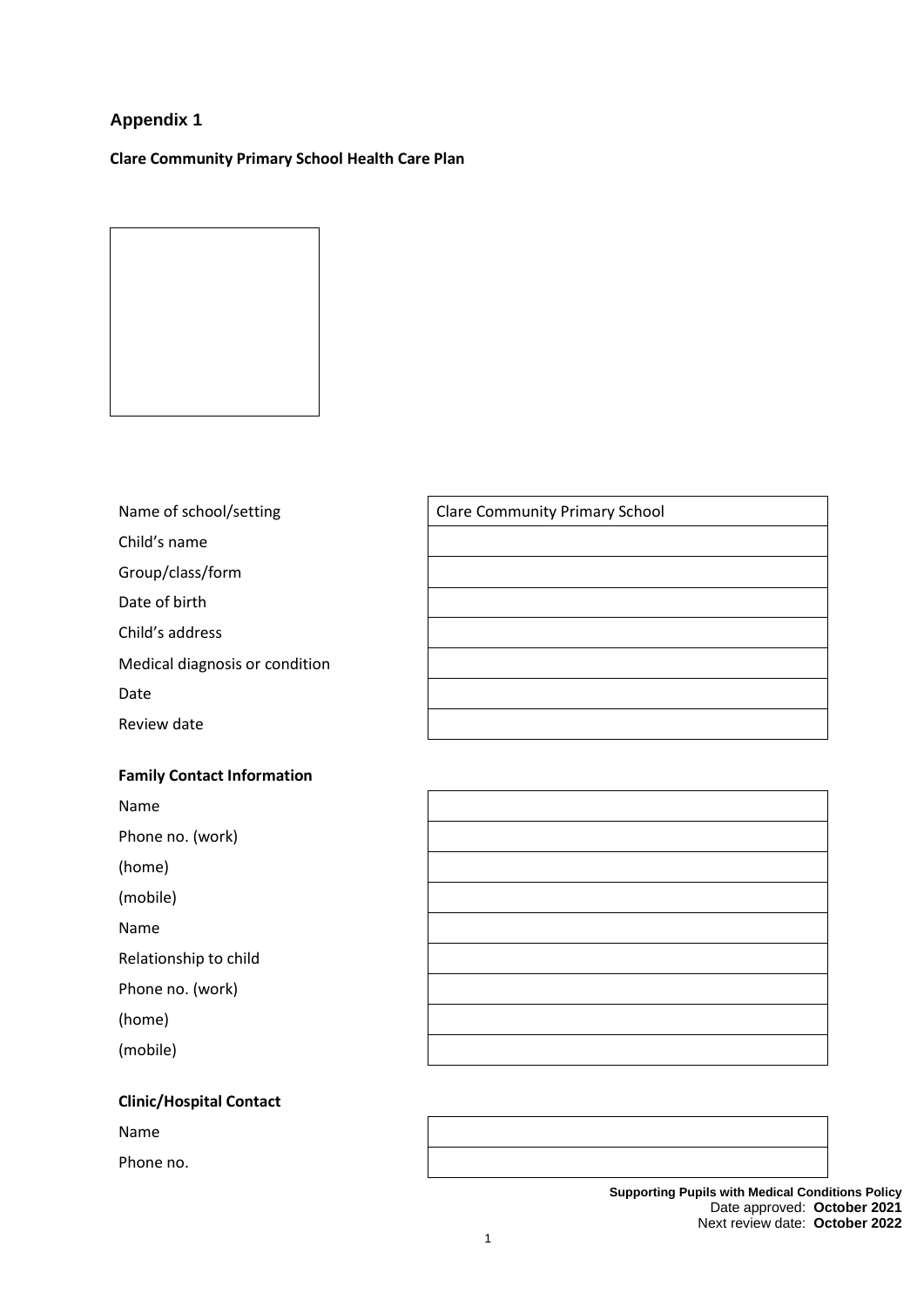| G.P.                                                  |  |
|-------------------------------------------------------|--|
|                                                       |  |
| Name                                                  |  |
| Phone no.                                             |  |
|                                                       |  |
| Who is responsible for providing support in<br>school |  |

Describe medical needs and give details of child's symptoms, triggers, signs, treatments, facilities, equipment or devices, environmental issues etc

Name of medication, dose, method of administration, when to be taken, side effects, contraindications, administered by/self-administered with/without supervision

Daily care requirements

Specific support for the pupil's educational, social and emotional needs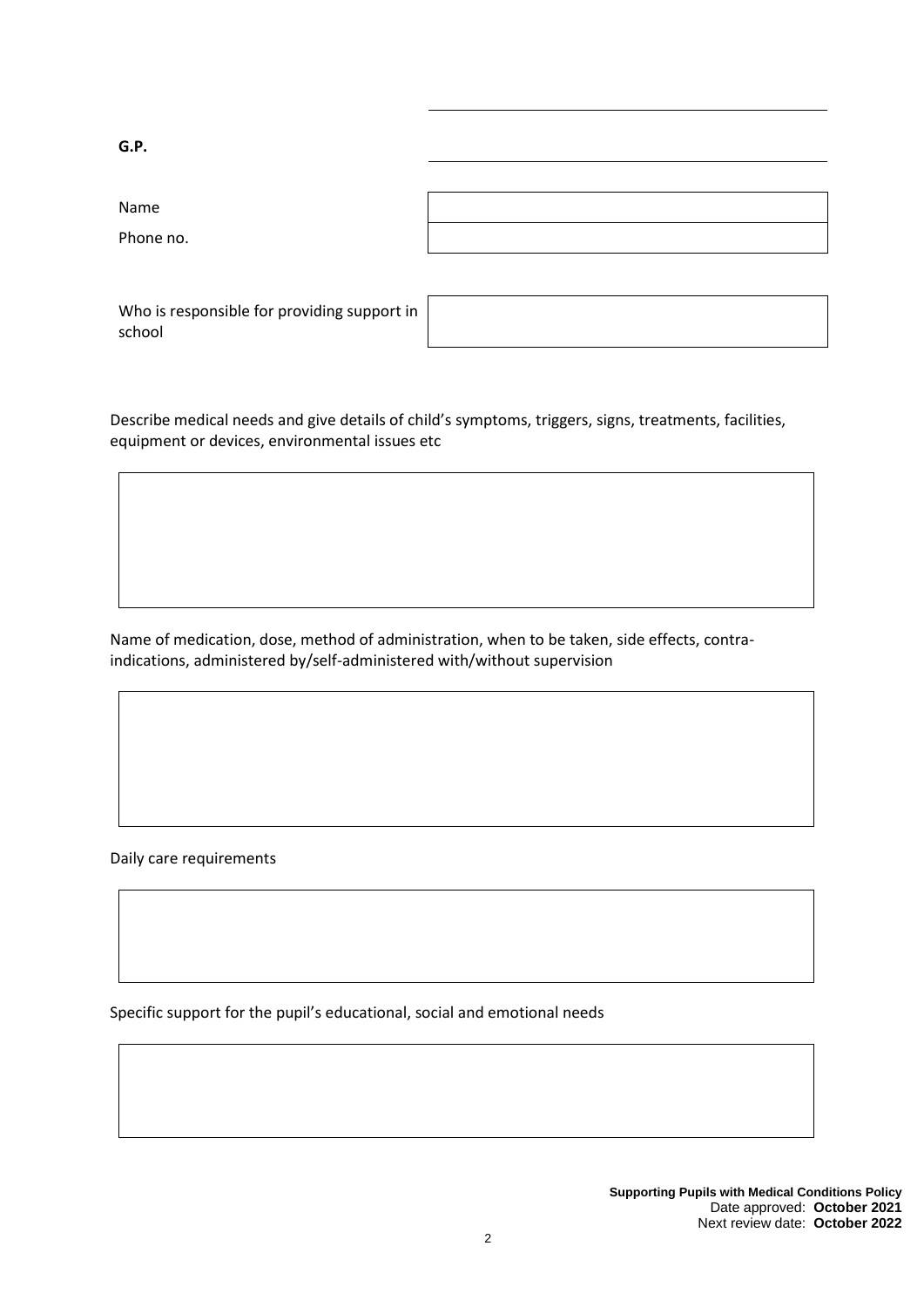Arrangements for school visits/trips etc

Other information

Describe what constitutes an emergency, and the action to take if this occurs

Who is responsible in an emergency *(state if different for off-site activities)*

Mrs Loader (Head) , Class teacher, Mrs Stranger Deputy Head

Plan developed with

Staff training needed/undertaken – who, what, when

Form copied to